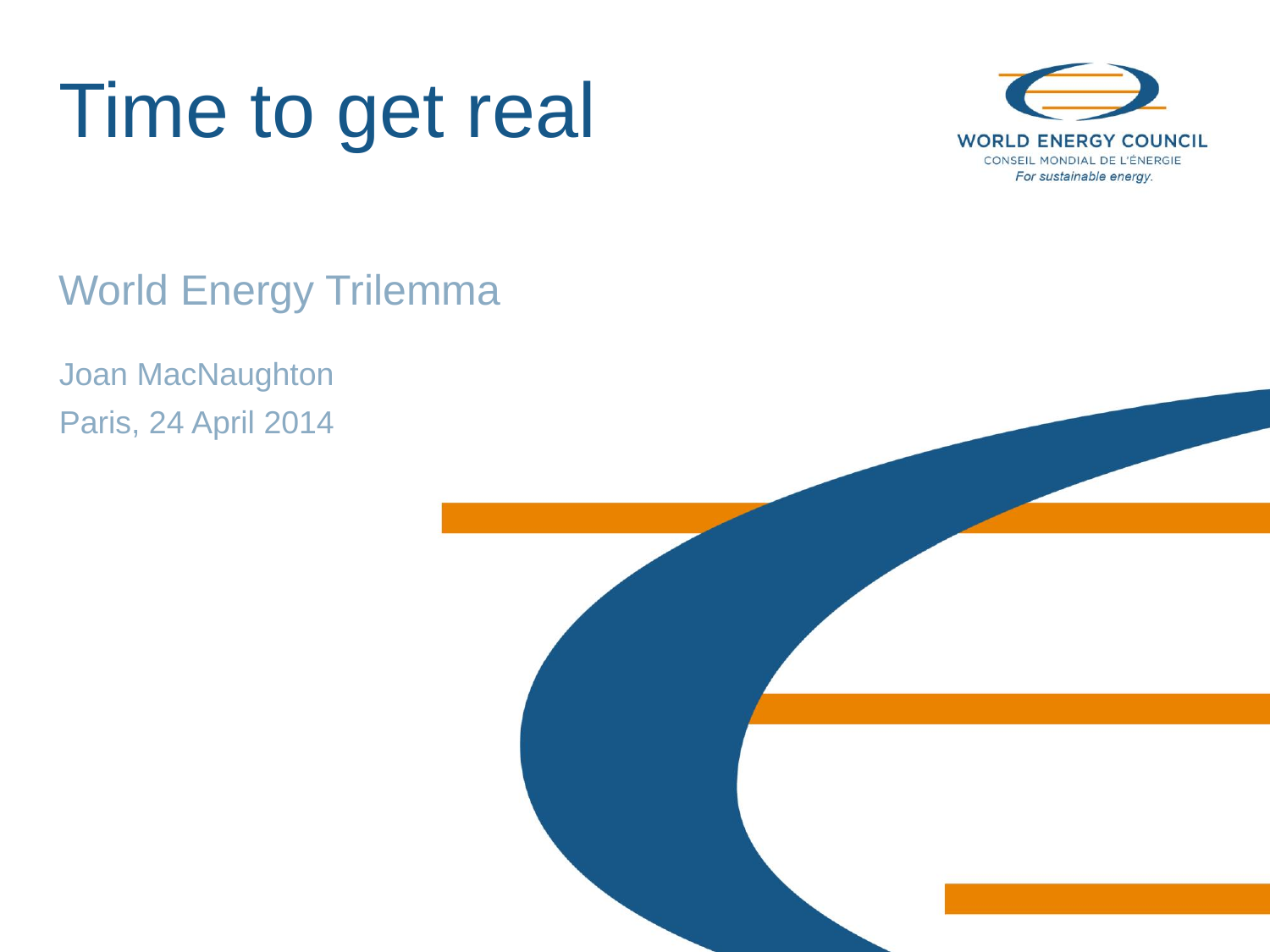## **Table of contents**

- ► The World Energy Trilemma
- ► Energy Sustainability Index
- ► Engagement with financial community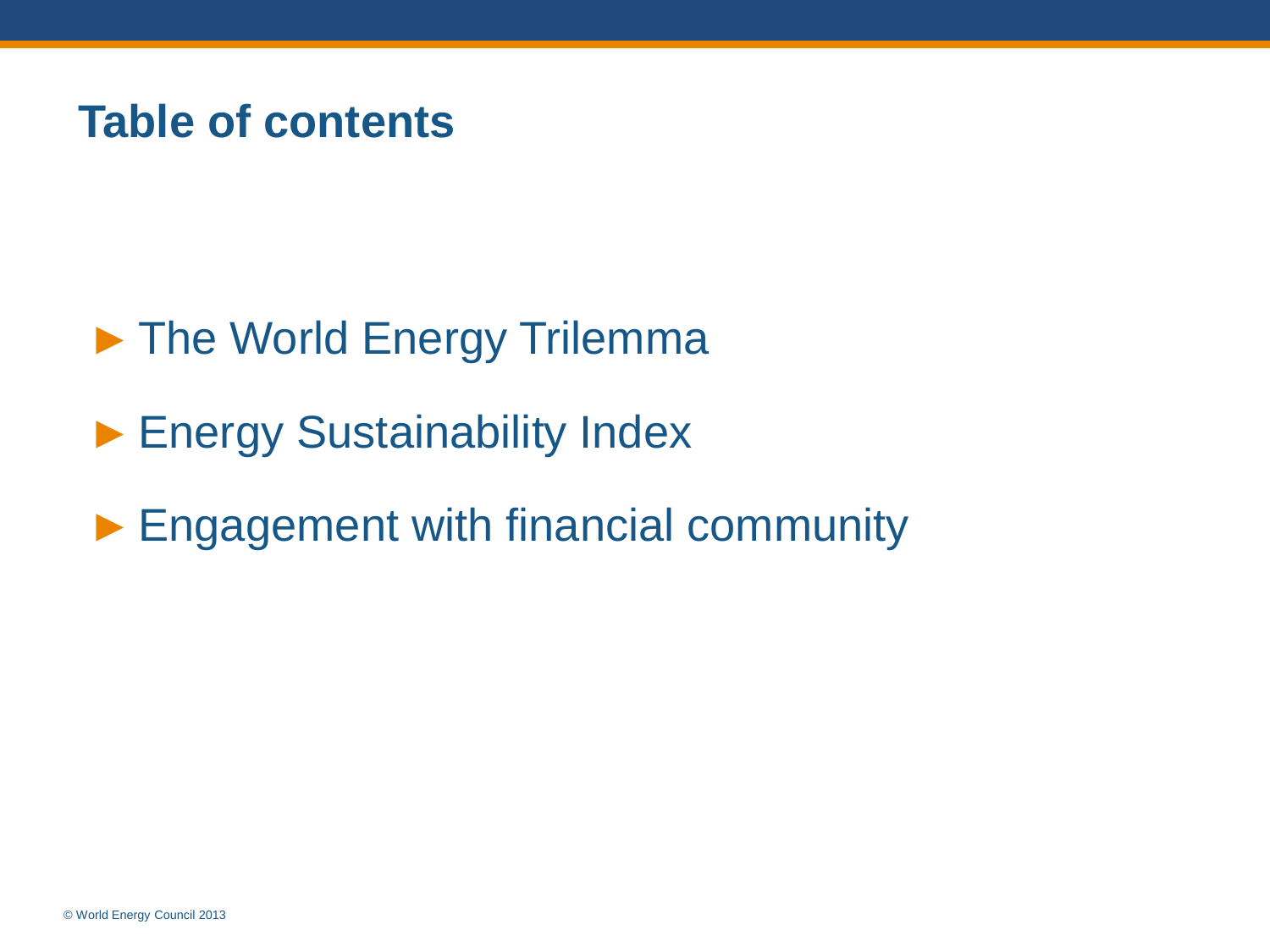# The World Energy Trilemma

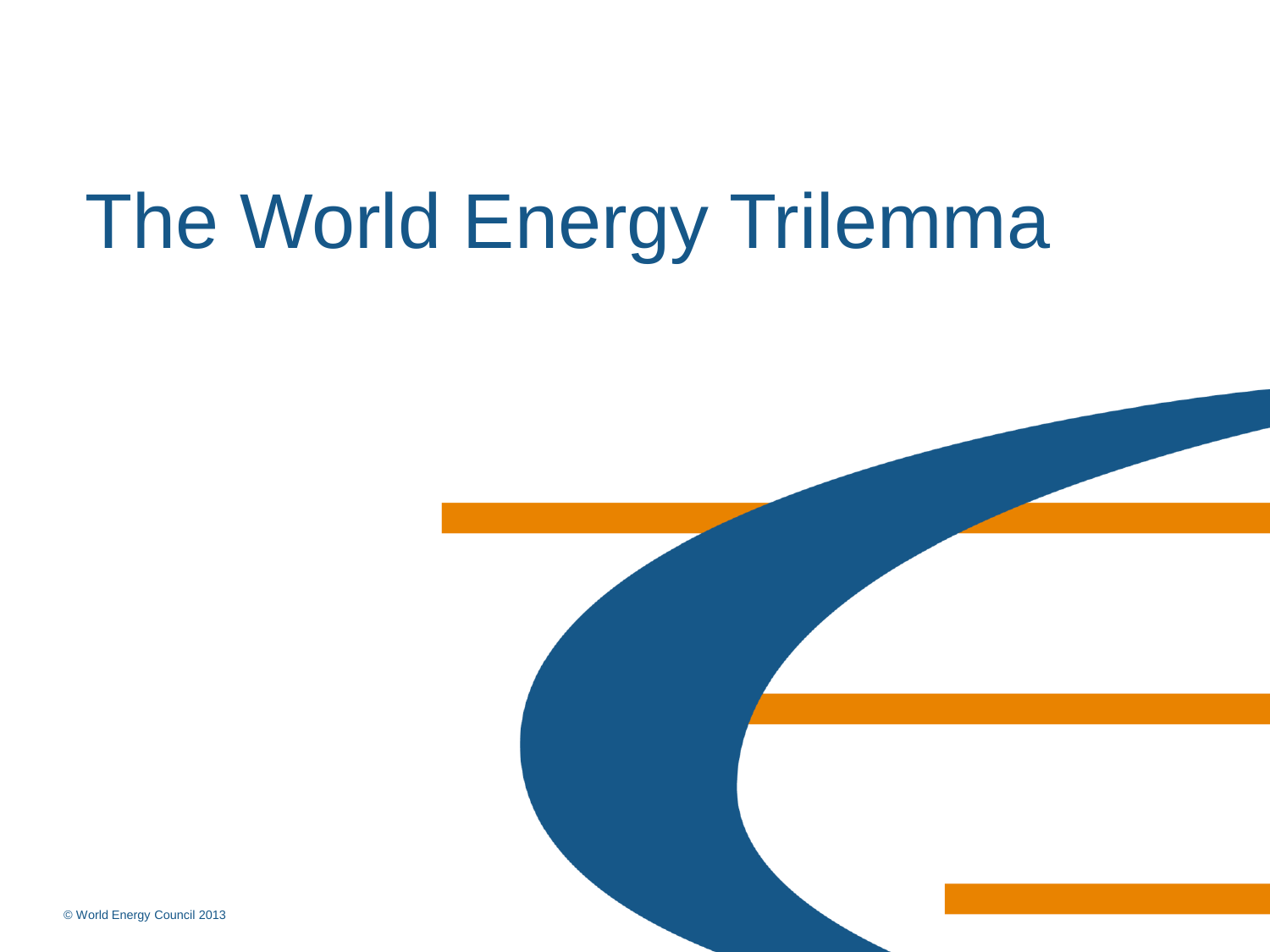# Balancing the 'Energy Trilemma'

**ENERGY EQUITY** 

**ENERGY SECURITY** 

 $\mathbf{a}$ 

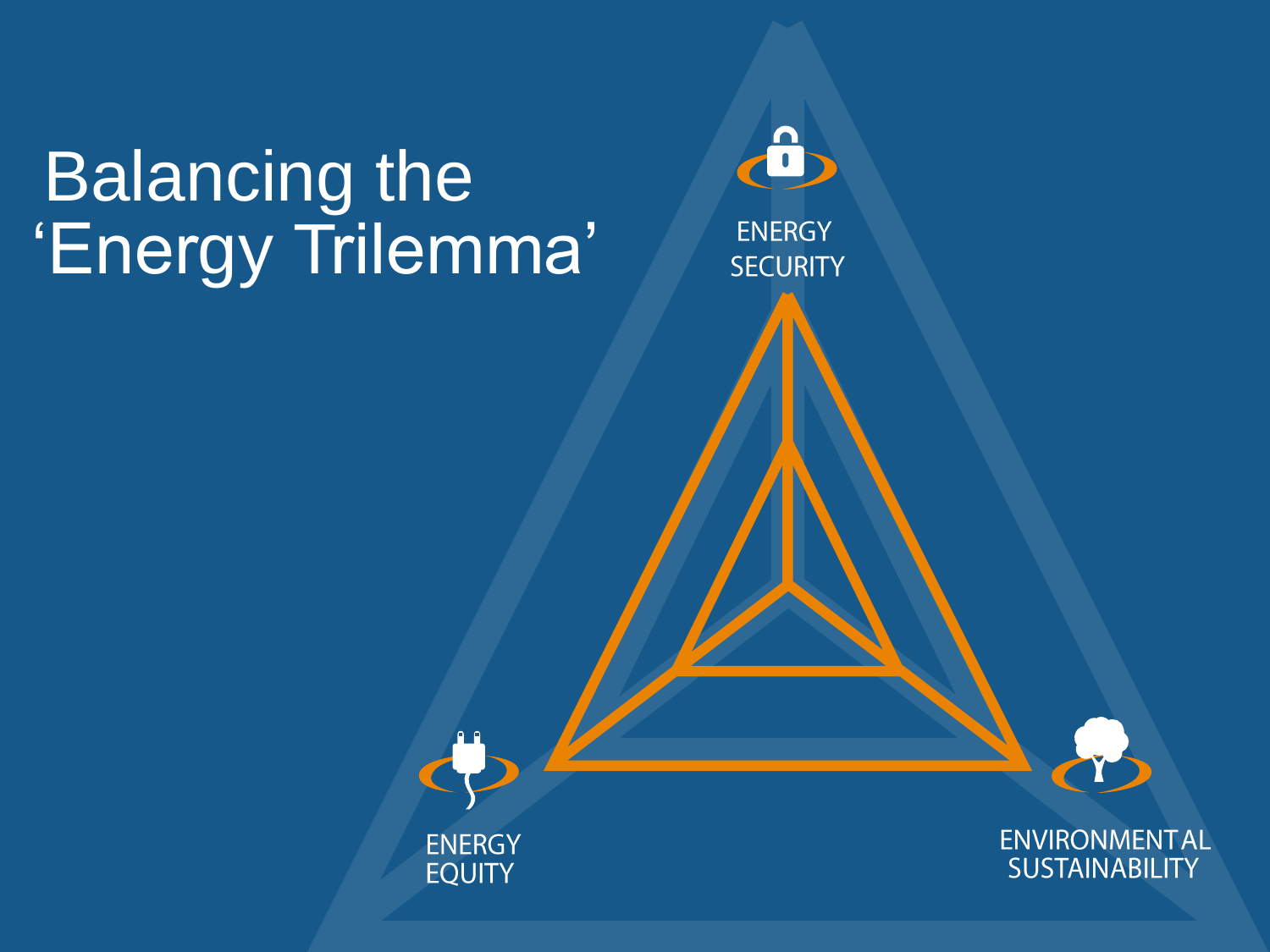# Energy Sustainability Index

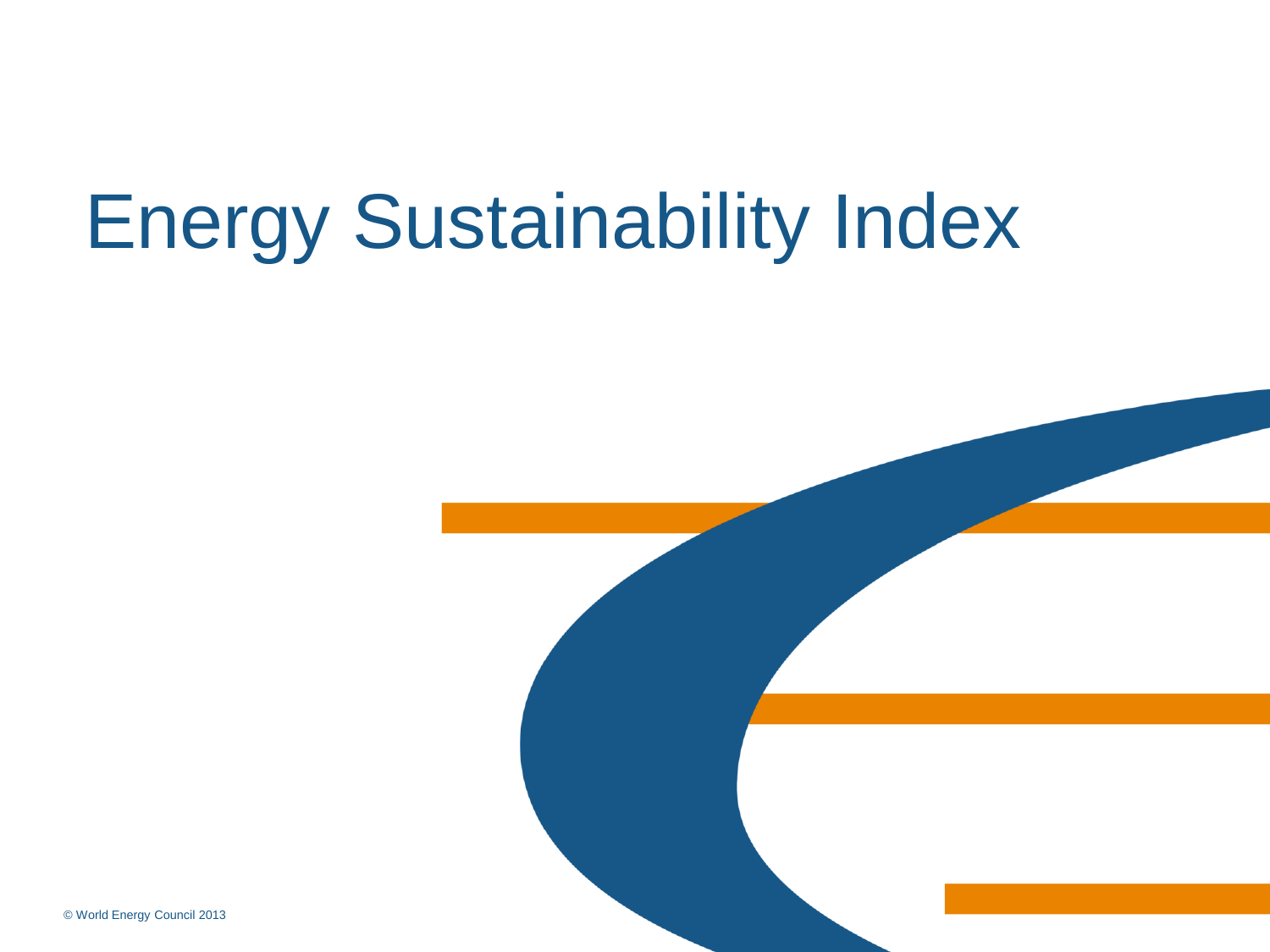## **Performance of EU-28 countries**

### $\mathbf{a}$  $\bullet$ ¢  $\blacktriangledown$  $\bullet$  $\ddot{\tau}$

### **Northern Countries**

- **Denmark**
- **Sweden**
- **United Kingdom**
- **Finland**
- **Ireland**
- **Lithuania**
- **Latvia**
- **Estonia**

© World Energy Council 2013

### **Eastern Countries**

- **Slovakia**
- **Hungary**
- **Czech Republic**
- **Poland**
- **Romania**
- **Bulgaria**

### **Southern Countries**

- **Spain**
- **Portugal**
- **Slovenia**
- **Italy**
- **Croatia**
- **Greece**
- **Cyprus**
- **Malta**

### **Western Countries**

- **Austria**
- **France**
- **Germany**
- **Netherlands**
- **Belgium**
- **Luxembourg**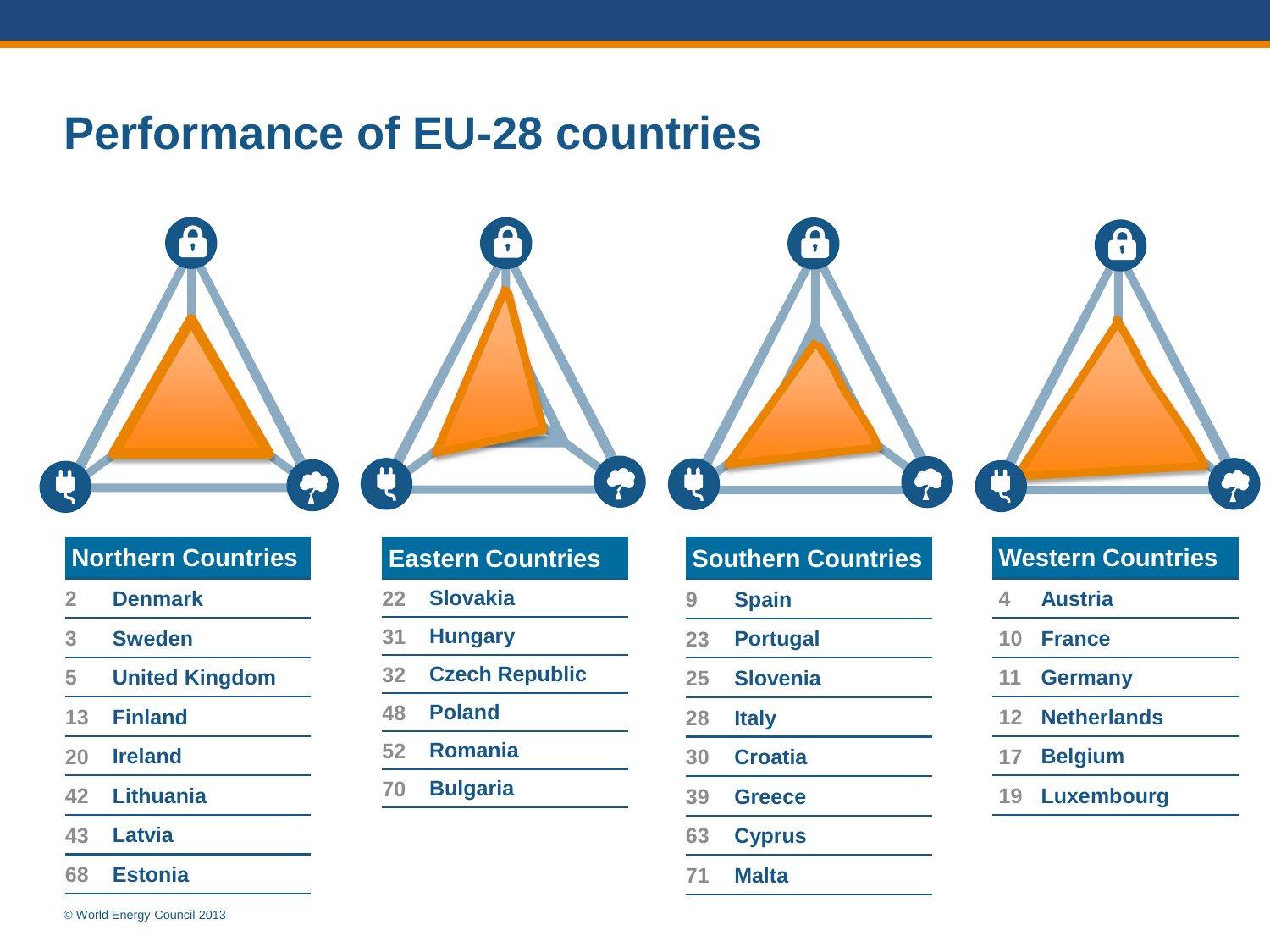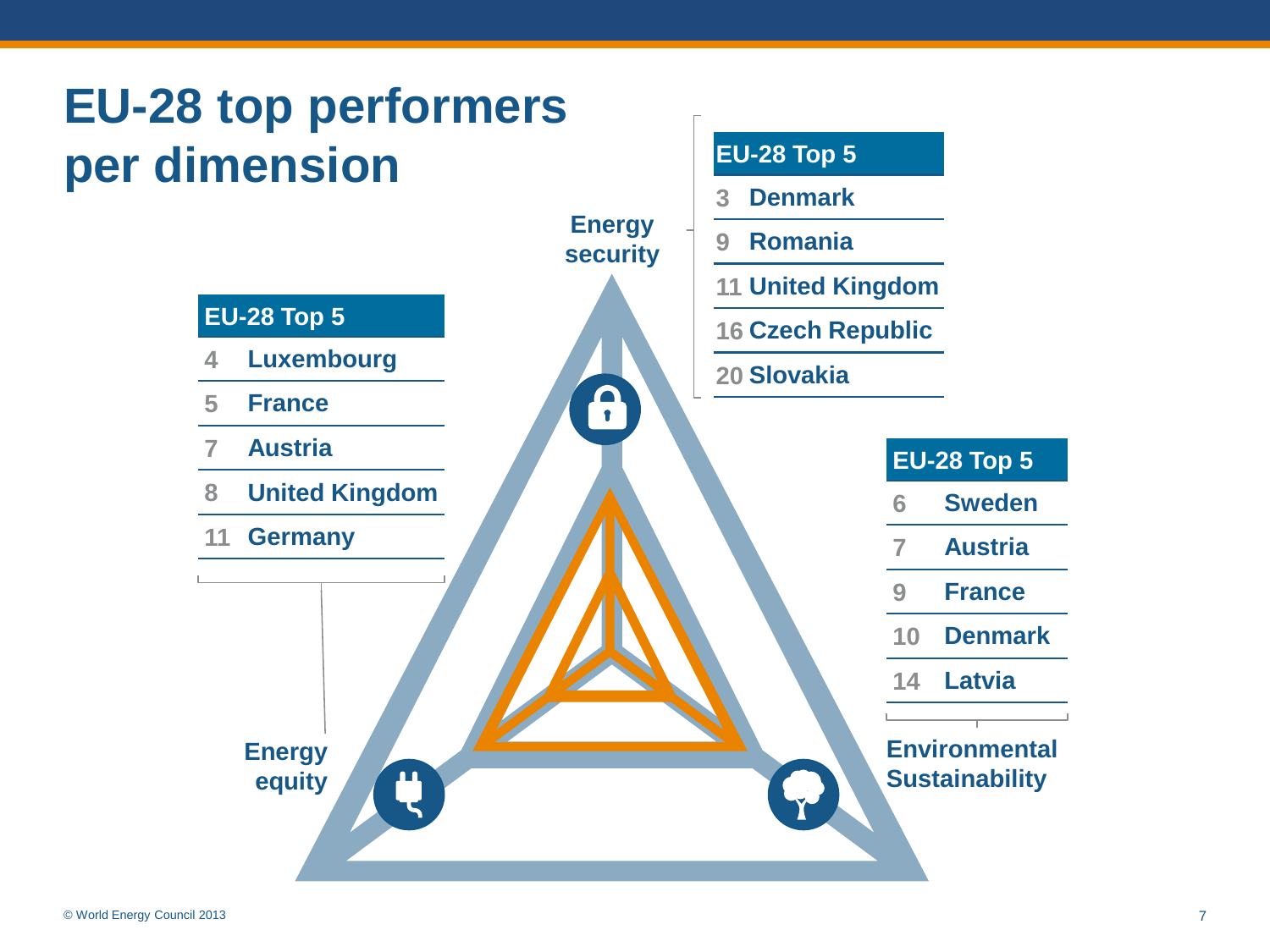## **France on Rank 10**



|                                     | 2011 | 2012 | 2013        | <b>Trend</b>  | <b>Score</b> |
|-------------------------------------|------|------|-------------|---------------|--------------|
| <b>Energy security</b>              | 40   |      | 44          |               | B            |
| <b>Energy equity</b>                | 6    | Χ    | $\mathbf b$ |               |              |
| <b>Environmental sustainability</b> |      | 9    | 9           | $\rightarrow$ |              |
| <b>Overall rank and score</b>       |      | C    |             | $\rightarrow$ | <b>AAB</b>   |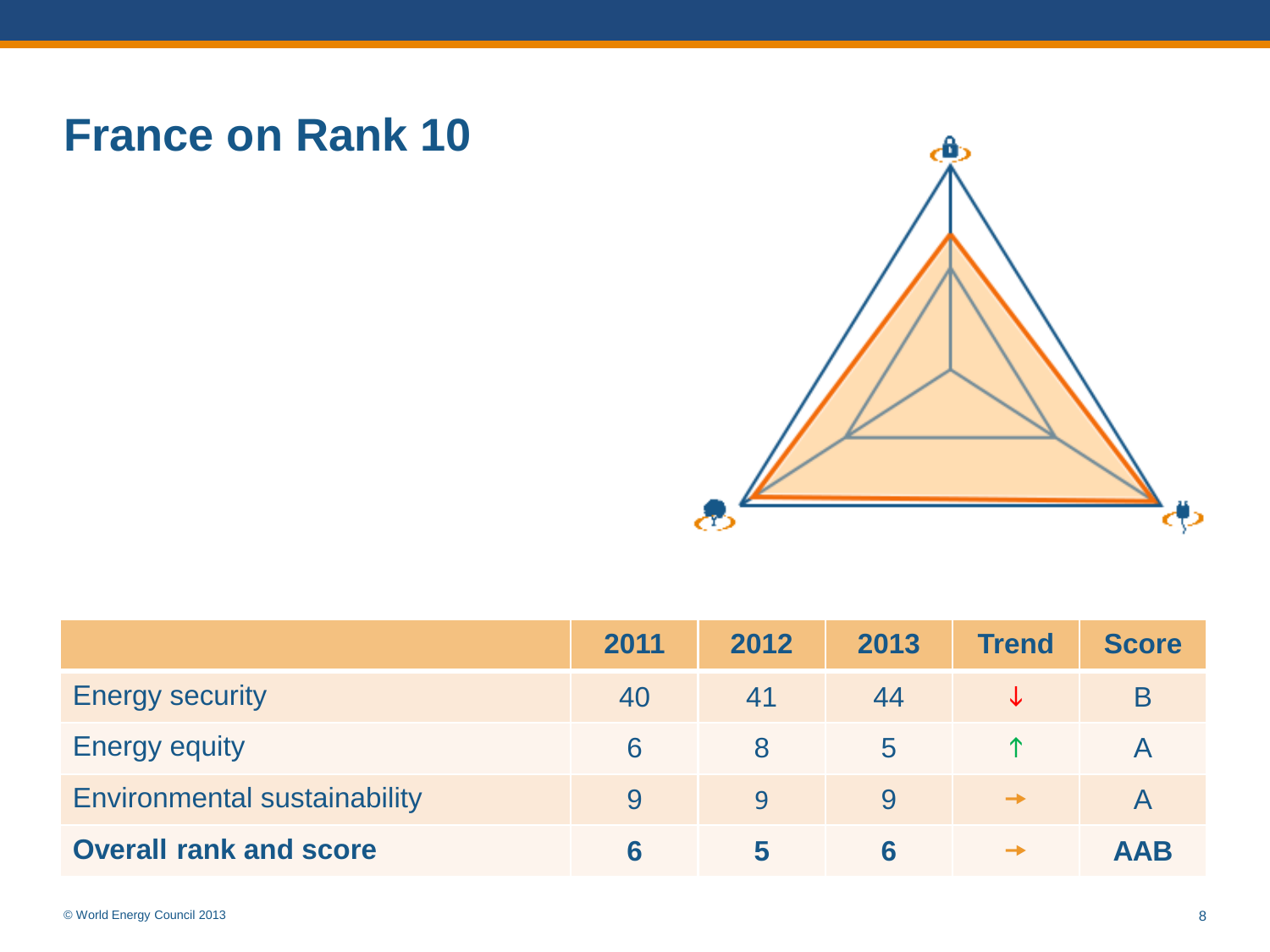## **World Energy Trilemma report**

**Energy Sustainability Index**

**Policy review and analysis (deep dives)**

## **Call for increased dialogue**

- 2012 report **views of 40 senior energy executives**
- 2013 report **response of governments, multilateral organisations and development banks**
- 2014 report **views of financial sector leaders** as a follow up to **Agenda for Change**

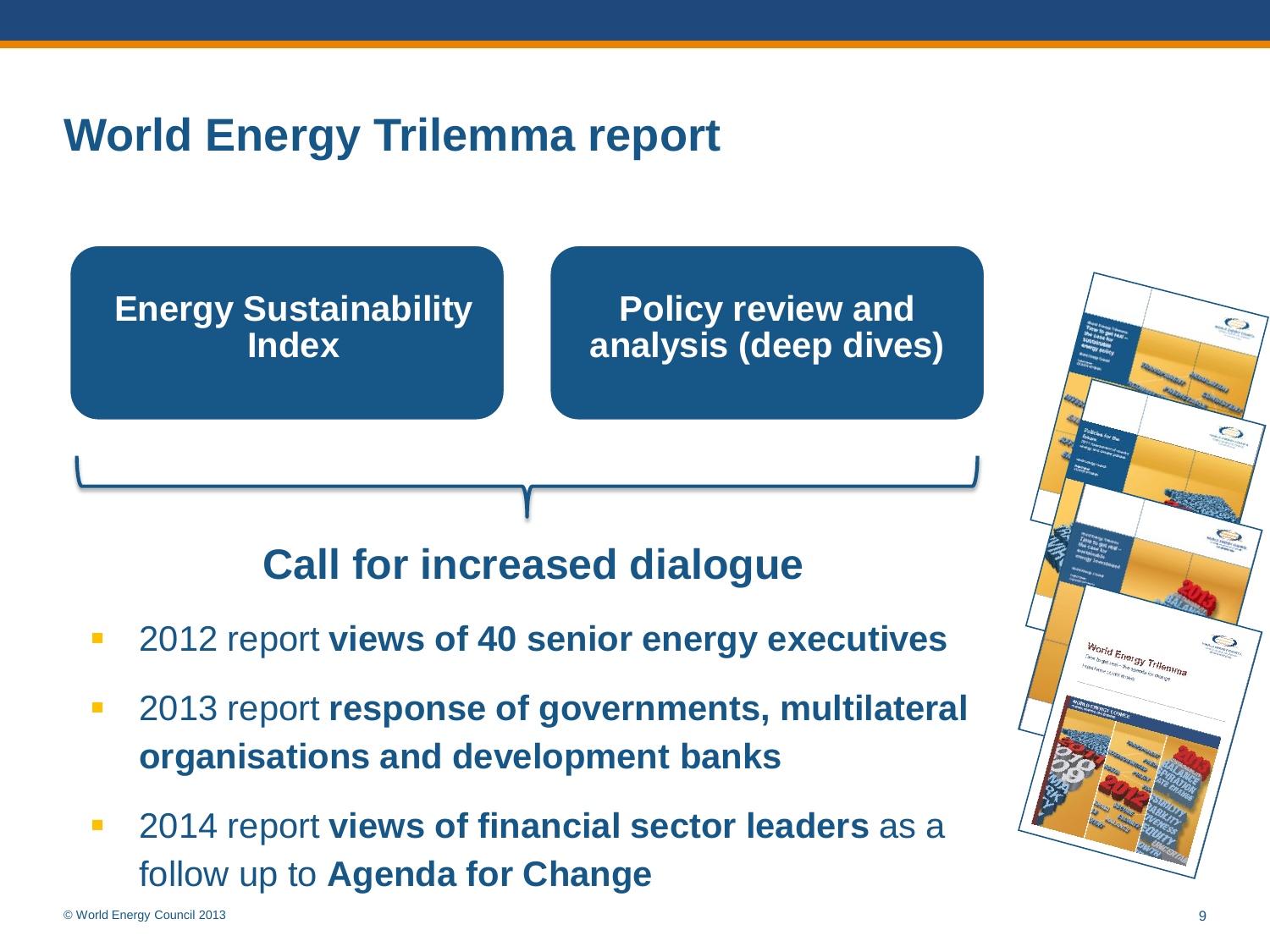## **Clear vision with a mix of energy sources and technologies**

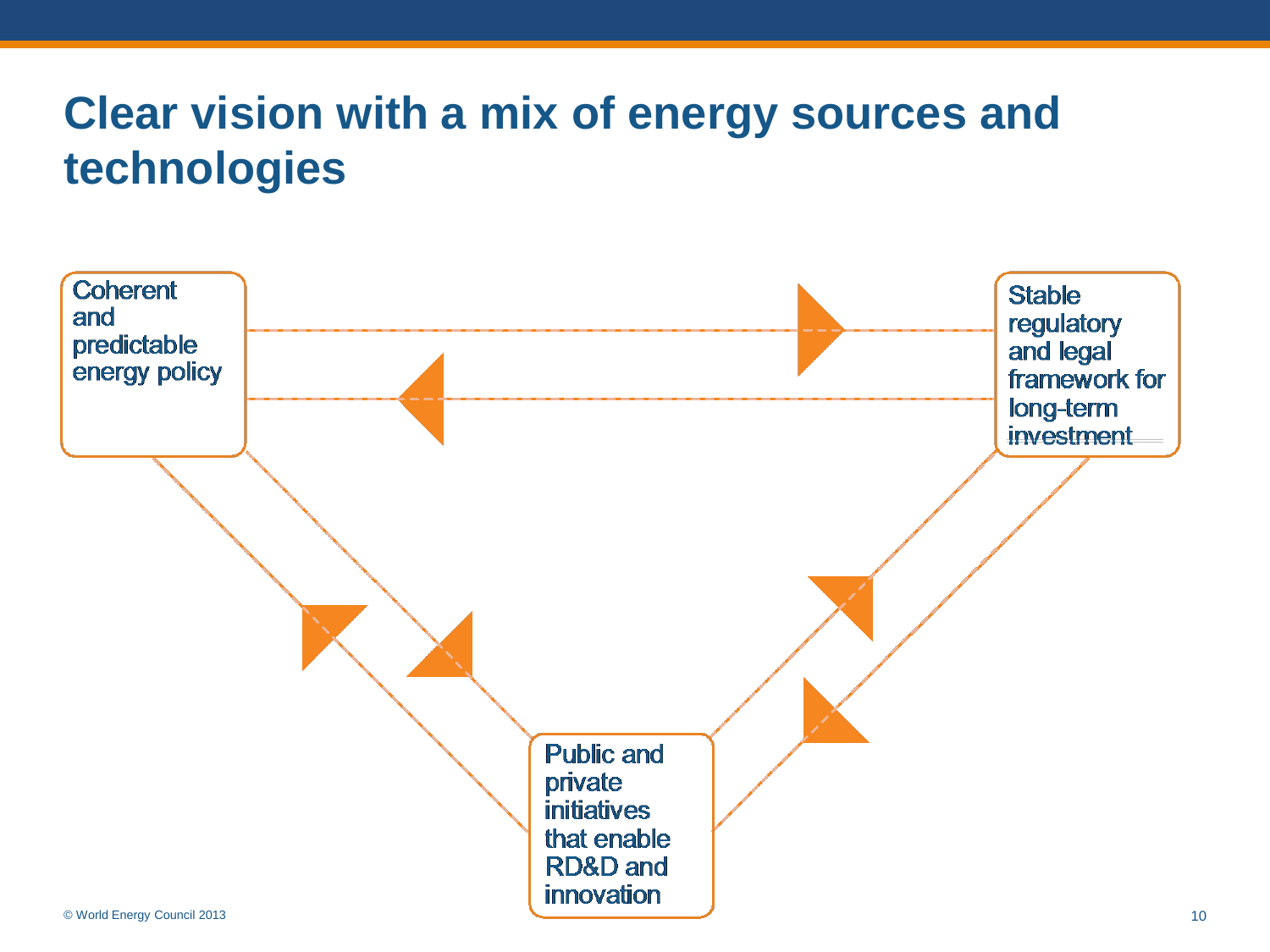# Increasing the engagement with financial community

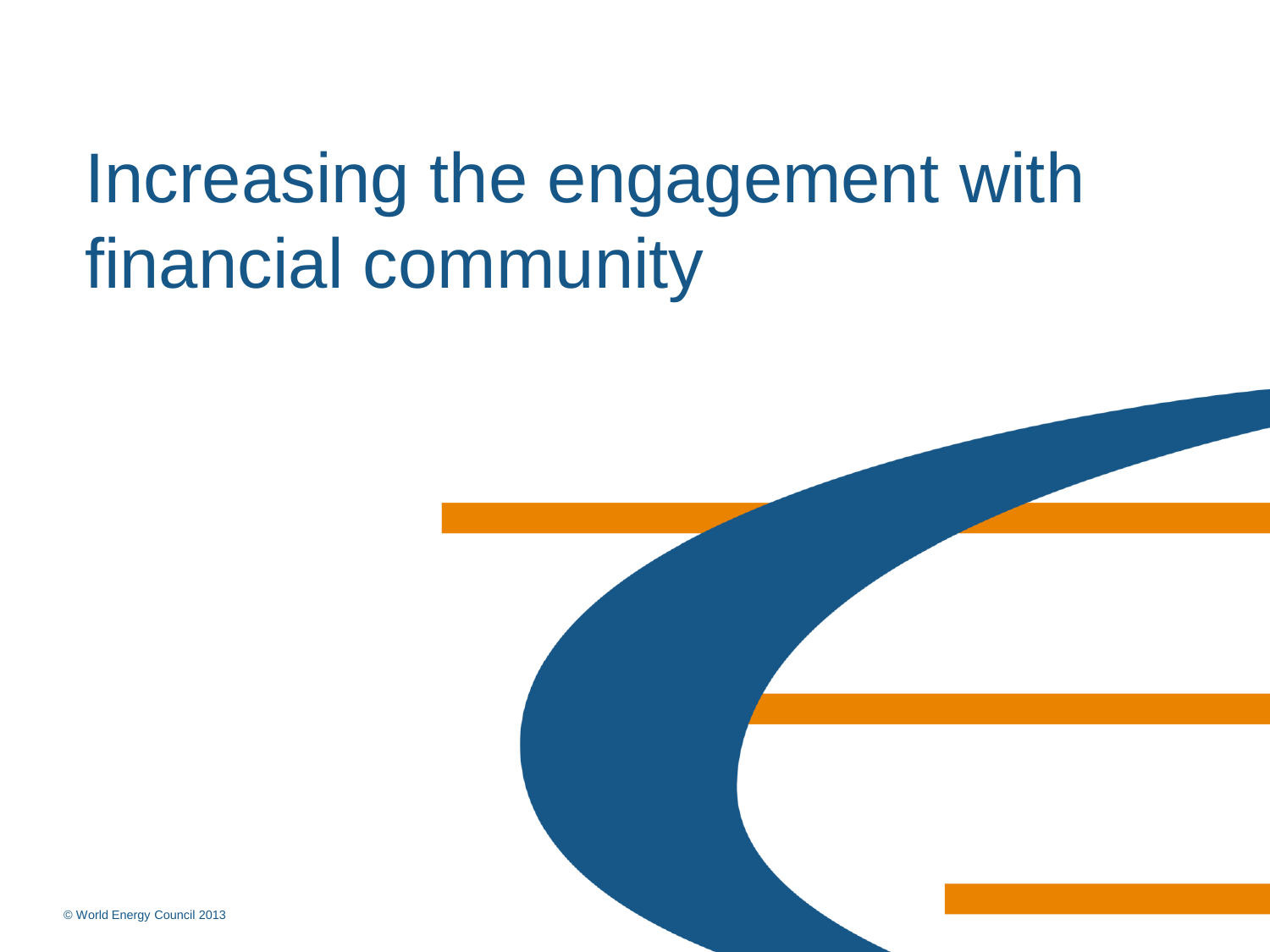## 10-POINT AGENDA FOR **CHANGE**

**The World Energy Council's World Energy Trilemma 2012–2013 research programme captured the insights of more than 100 global energy leaders and led to the identification of a 10-point agenda to address three broad policy areas.**



Increase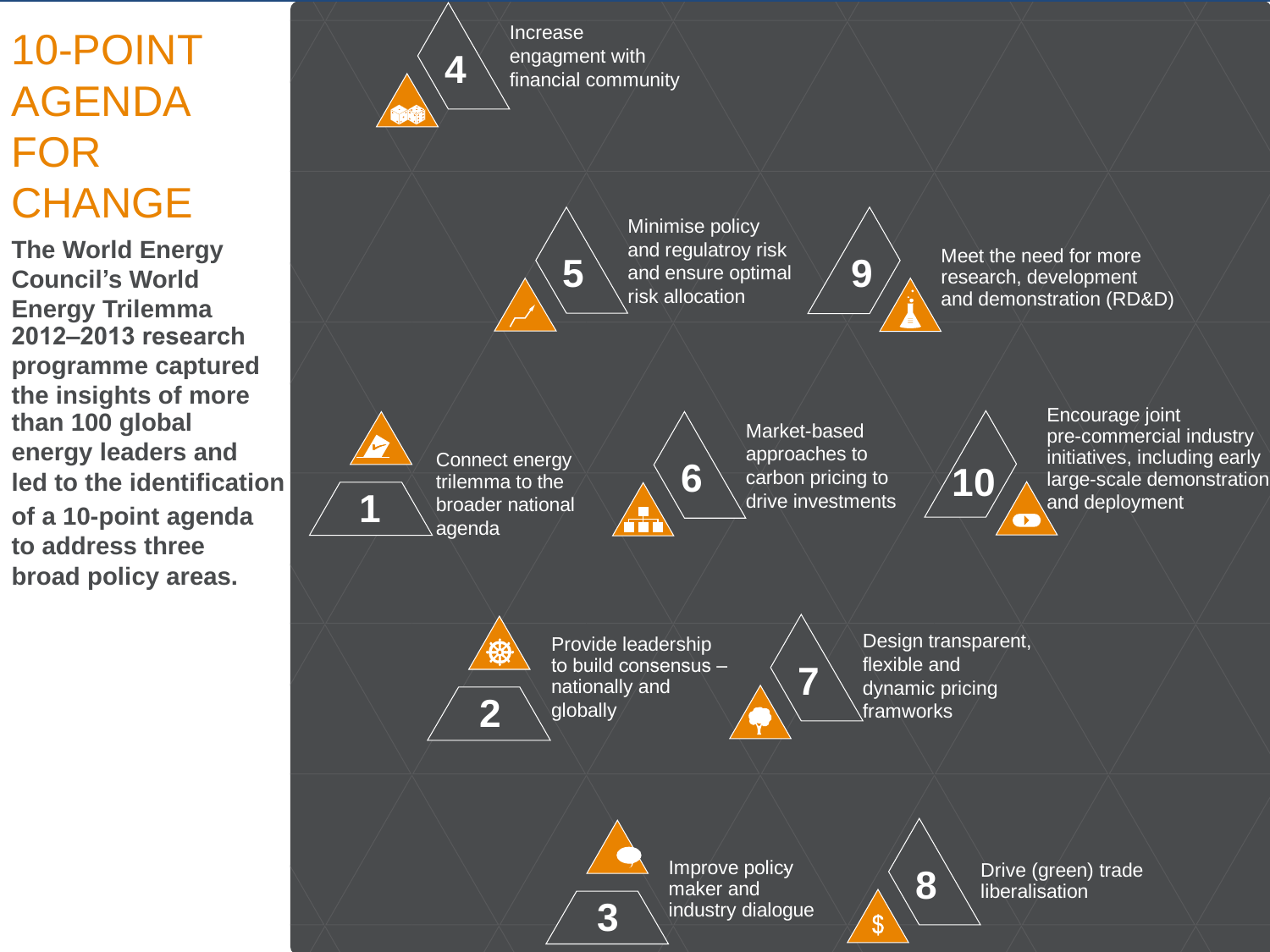## Significant investment is needed in the global energy system over the next 20 years



• Cumulative investment of US\$37 trillion is needed in the world's energy supply system until 2035 (New Policies Scenario, IEA 2012)



• Cumulative additional investments of US\$ 3.8 trillion to 2035 for efficient end-use technologies (New Policies Scenario, IEA 2012)



### **USD Trillion USD Trillion USD Trillion USD Trillion**

• To reach the UN's Sustainable Energy for All goals – universal access to modern energy services, doubling global rate of improvement of energy efficiency, and doubling the share of renewable energy in global mix – by 2030 cumulative investment between US\$ 20 and US\$ 24 trillion is needed – a doubling or tripling of current levels



• According to WEC's World Energy Scenarios to 2050 it will take between US\$ 19.3 and US\$ 26.7 trillion cumulative global investments in electricity infrastructure alone between now and 2050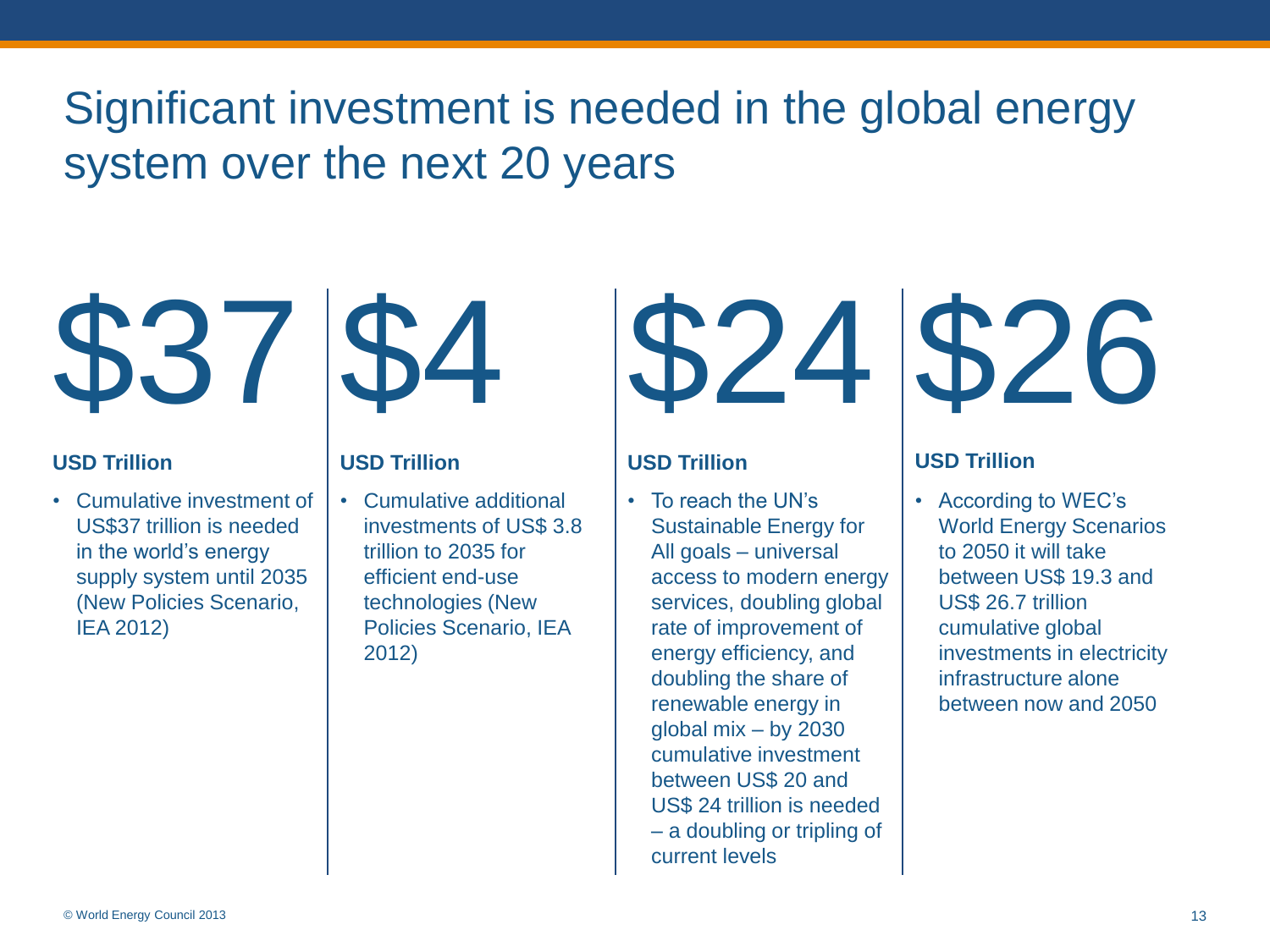## **Deterrents to Investment**

- ► Policy/regulatory complexity
- ► Lack of consistency
- ► Unpredictable or opaque legal frameworks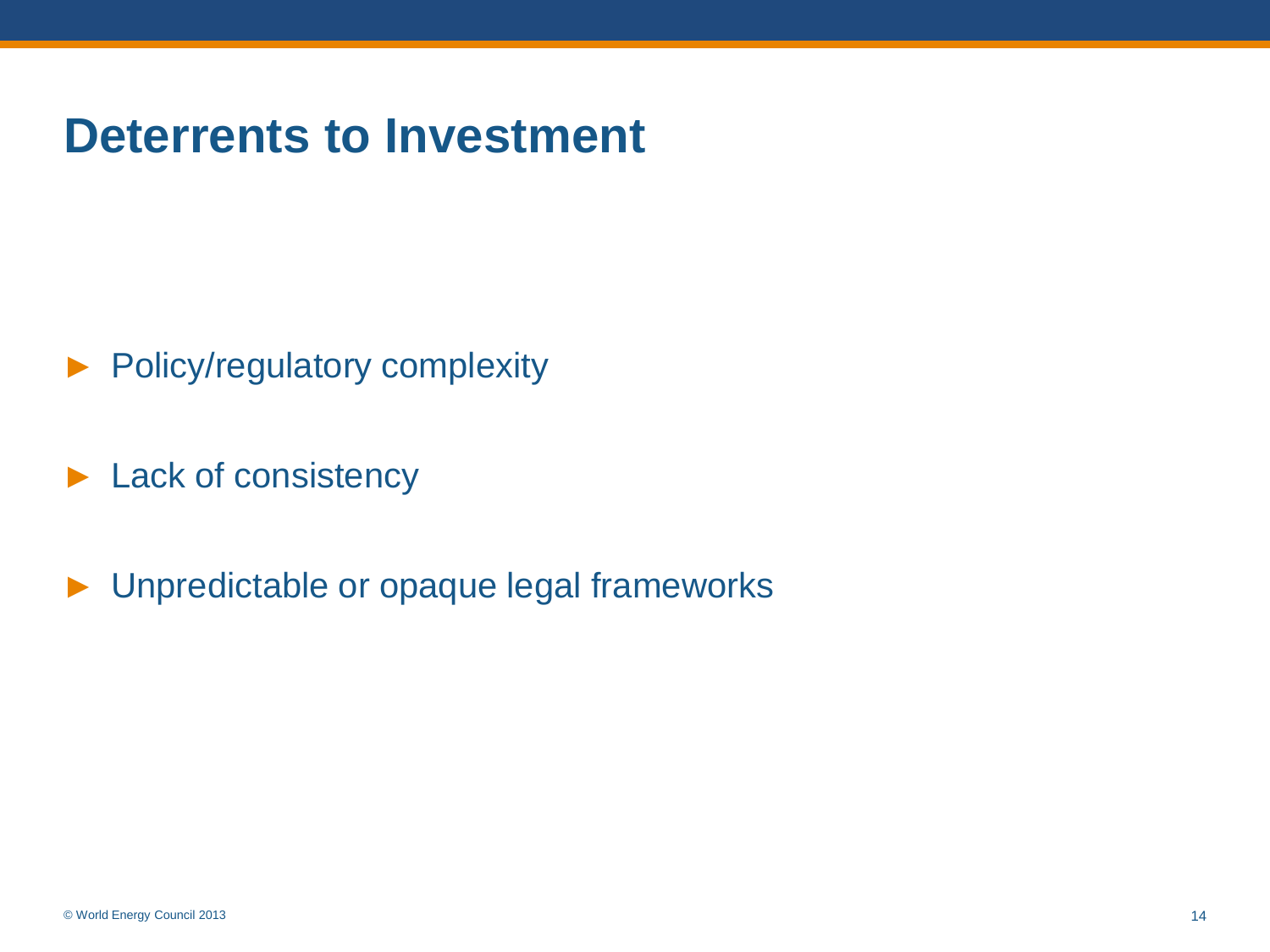## **Competition for Investment**

► Returns must be comparable with non-energy sector options

Cost recovery key to sustainability

► Role of energy pricing frameworks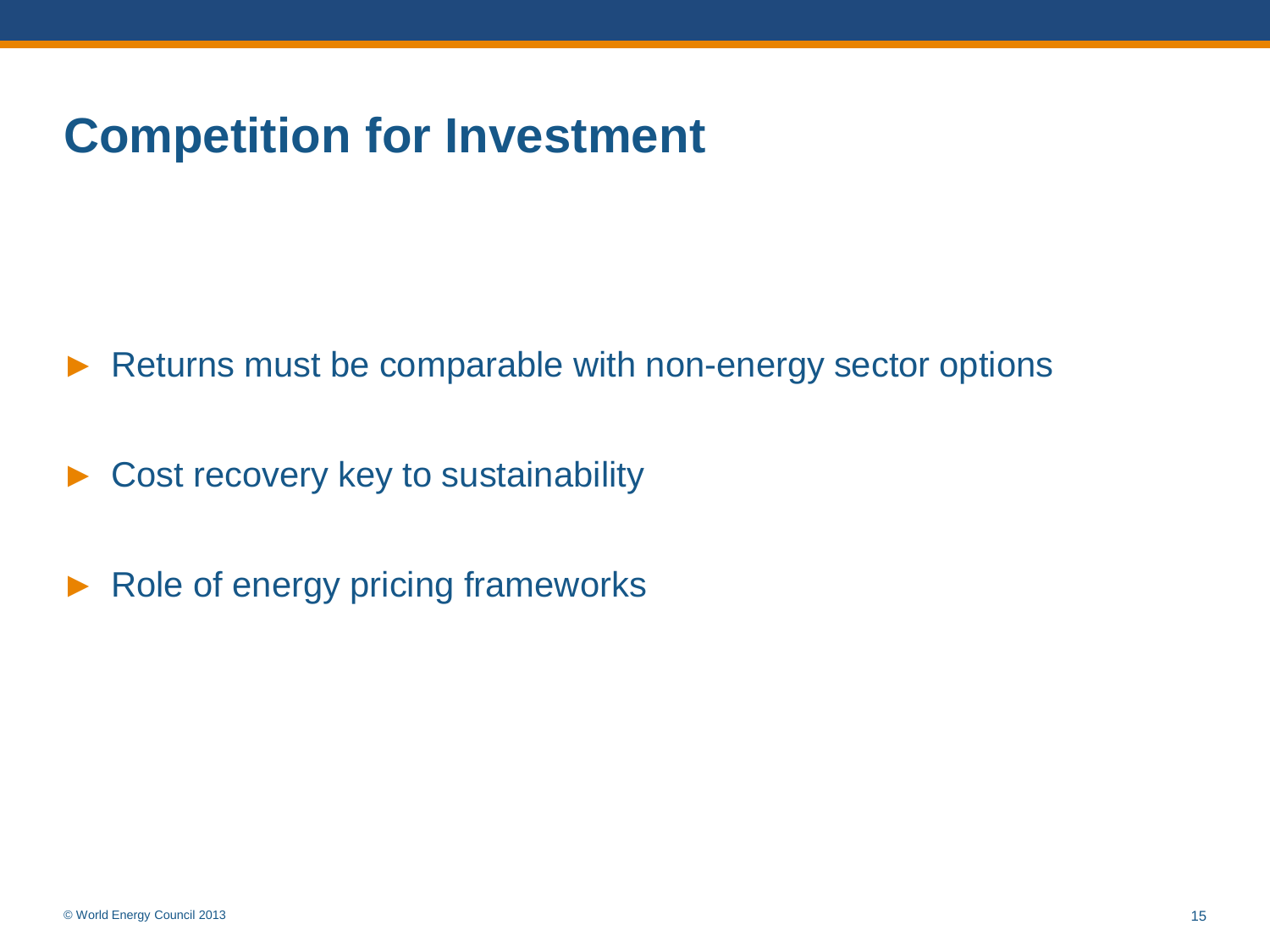## **Global new investment in renewable energy by region 2004-2013, \$BN**



New Investment volume adjusts for re-Invested equity. Total values include estimates for undisclosed deals. Source: UNEP, Bloomberg New Energy Finance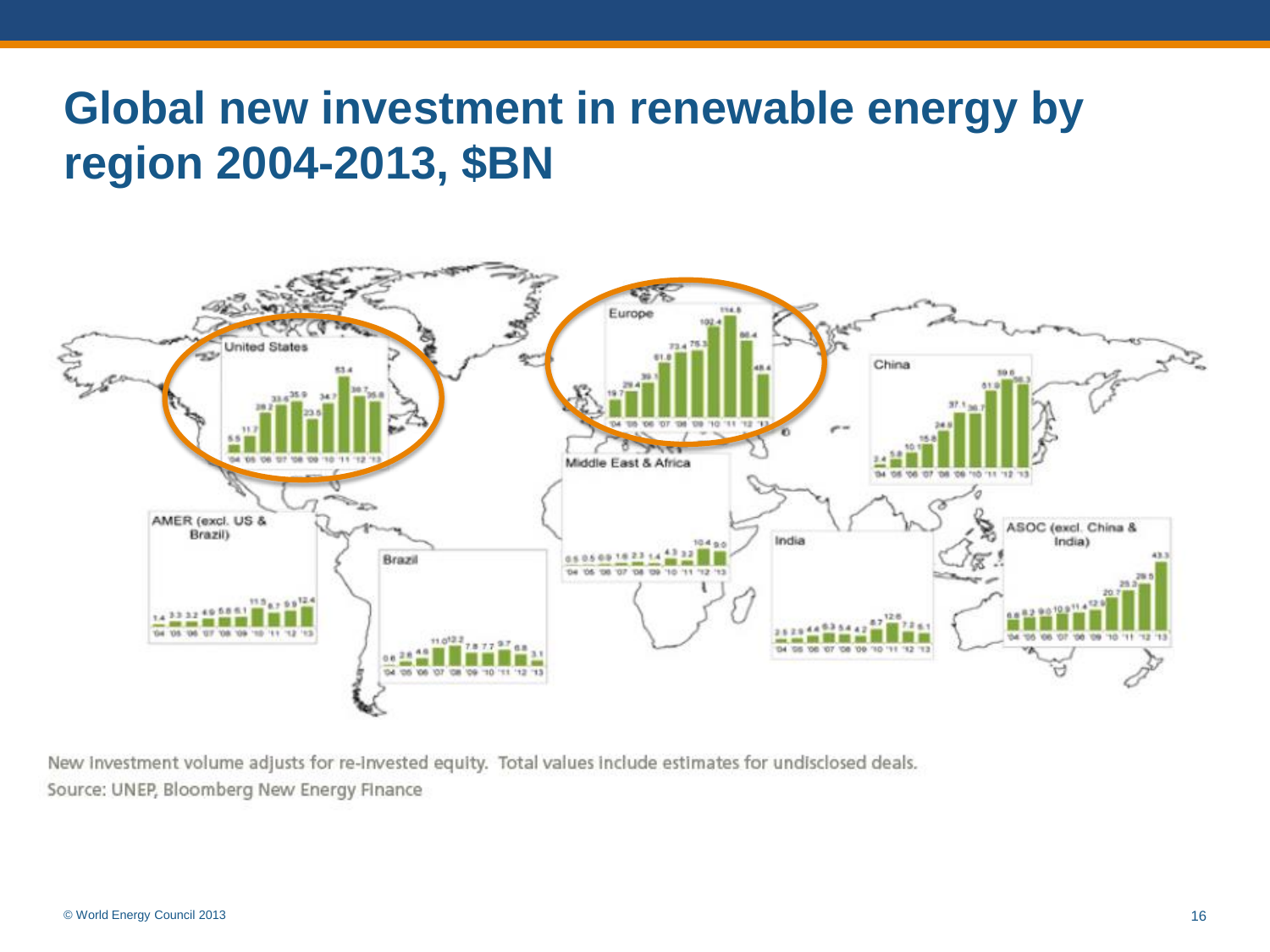## **What does this mean for Europe?**

- ► Single versus multiple targets
- ► EU versus national policy
- ► How to achieve stable/transparent frameworks
- ► Climate/energy goals and competitiveness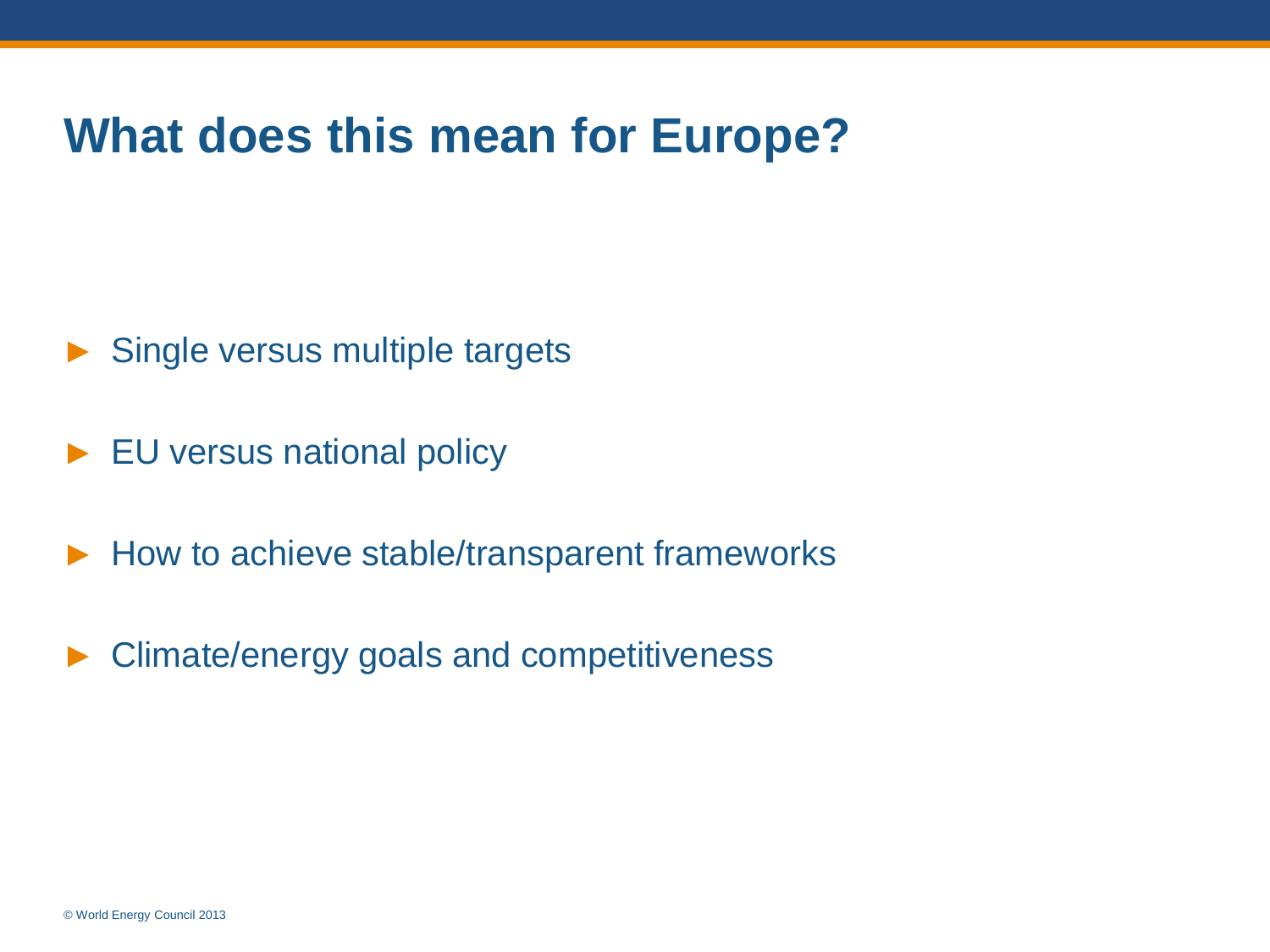**"Sustainable energy is not only an opportunity to transform societies and grow economies, but also a necessity – a prerequisite to meet growing energy demand and reduce the carbon footprint."**